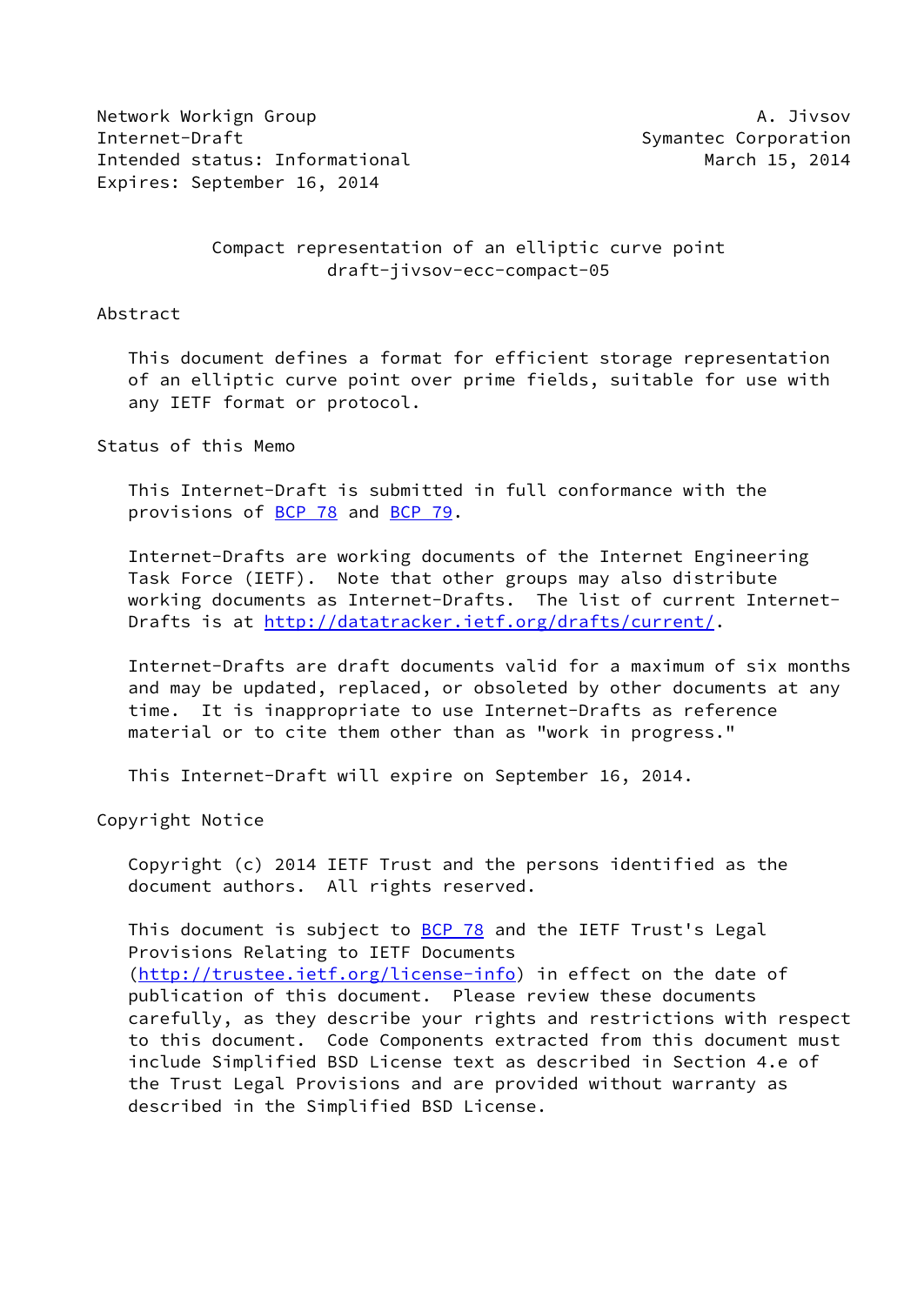| Internet-Draft |  | Compact representation of an EC point |  |  |  |  |  |  | March 2014 |
|----------------|--|---------------------------------------|--|--|--|--|--|--|------------|
|----------------|--|---------------------------------------|--|--|--|--|--|--|------------|

# Table of Contents

| $\perp$ .                                                                                                 |  |  |
|-----------------------------------------------------------------------------------------------------------|--|--|
| Conventions used in this document $\cdots$ 3<br>2.                                                        |  |  |
| Overview of the compact representation in IETF protocols $\ldots$ 3<br>3.                                 |  |  |
| The definition of the compact representation $\frac{4}{5}$<br>4.                                          |  |  |
| $\underline{4.1}$ . Encoding and decoding of an elliptic curve point $\underline{5}$                      |  |  |
| $\underline{4.2}$ . The algorithms to generate a key pair 6                                               |  |  |
| $4.2.1$ . The black box key generation algorithm 6                                                        |  |  |
| $4.2.2$ . The deterministic key generation algorithm $7$                                                  |  |  |
| 4.2.3. The key generation algorithm for the sum of points 7                                               |  |  |
| $4.2.4$ . The key generation algorithm for the multiples 8                                                |  |  |
| 4.3. The efficient square root algorithm for $p=4*k+3$ 8                                                  |  |  |
|                                                                                                           |  |  |
| Interoperability considerations $\ldots \ldots \ldots \ldots \ldots \underline{10}$<br>$\overline{5}$ .   |  |  |
| 6.                                                                                                        |  |  |
| IANA Considerations $\ldots \ldots \ldots \ldots \ldots \ldots \ldots \underline{11}$<br>$\overline{1}$ . |  |  |
| Security Considerations $\ldots \ldots \ldots \ldots \ldots \ldots \ldots \underline{11}$<br>8.           |  |  |
| 9.                                                                                                        |  |  |
|                                                                                                           |  |  |
| 9.2. Informative References 13                                                                            |  |  |
| Appendix A. Sample code change to add compliant key                                                       |  |  |
| generation to libgcrypt and openssl $14$                                                                  |  |  |
| <u>A.l</u> .                                                                                              |  |  |
| A.2.                                                                                                      |  |  |
|                                                                                                           |  |  |
|                                                                                                           |  |  |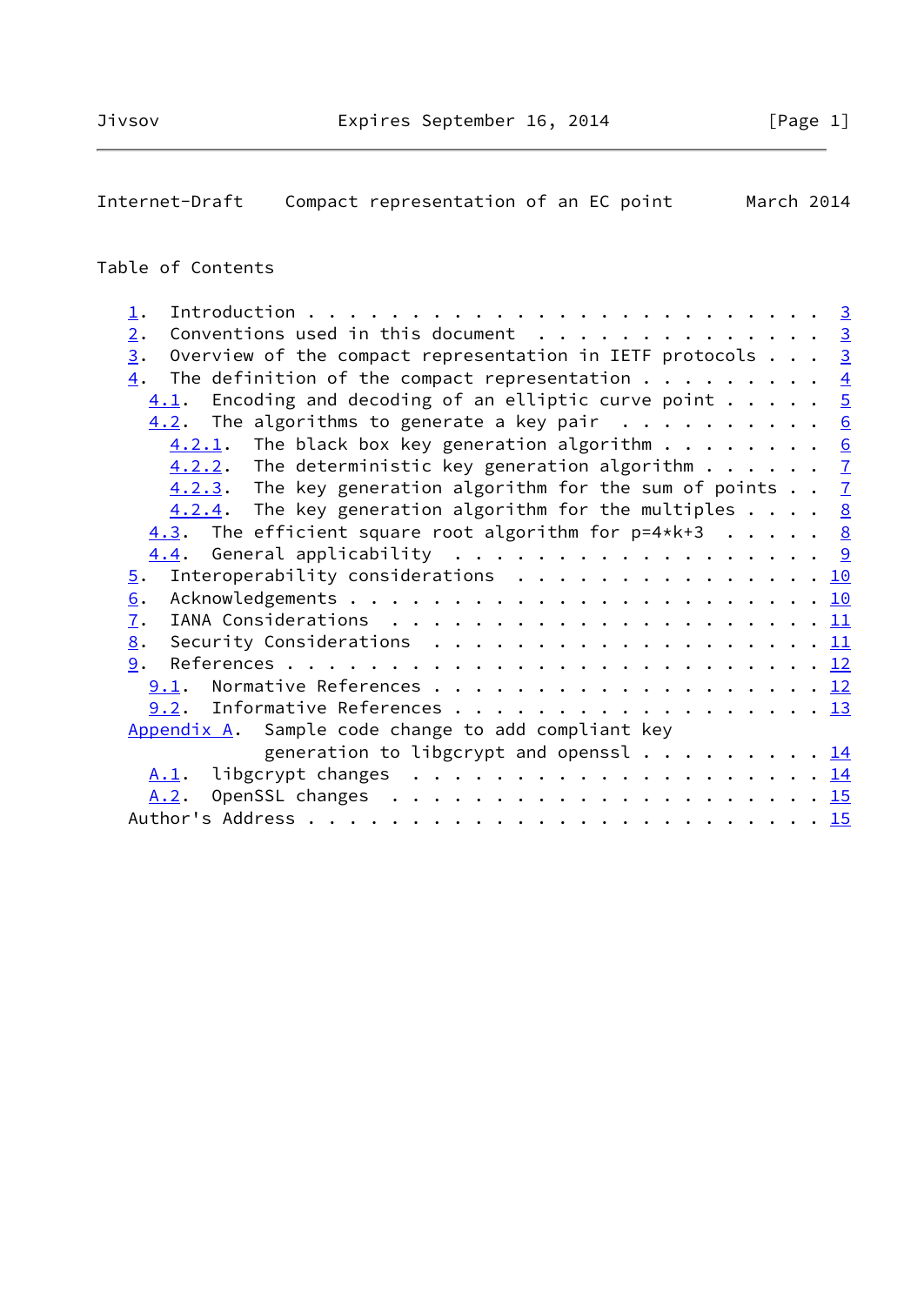Jivsov **Expires September 16, 2014** [Page 2]

<span id="page-2-1"></span>Internet-Draft Compact representation of an EC point March 2014

#### <span id="page-2-0"></span>[1](#page-2-0). Introduction

 The National Security Agency (NSA) of the United States specifies elliptic curve cryptography (ECC) for use in its [\[SuiteB](#page-14-2)] set of algorithms. The NIST elliptic curves over the prime fields [\[FIPS-186](#page-13-4)], which include [[SuiteB](#page-14-2)] curves, or the Brainpool curves [\[RFC5639](https://datatracker.ietf.org/doc/pdf/rfc5639)] are the examples of curves over prime fields.

 This document provides an efficient format for compact representation of a point on an elliptic curve over a prime field. It is intended as an open format that other IETF protocols can rely on to minimize space required to store an ECC point. This document complements the [\[RFC6090](https://datatracker.ietf.org/doc/pdf/rfc6090)] with the on-the-wire definition of an ECC point. The method described here can be applied to a various types of elliptic curves, see **Section 4.4**.

 One of the benefits of the ECC is the small size of field elements. The compact representation reduces the encoded size of an ECC element in half, which can be a substantial saving in cases such as encryption of a short message sent to multiple recipients.

# <span id="page-2-2"></span>[2](#page-2-2). Conventions used in this document

 The key words "MUST", "MUST NOT", "REQUIRED", "SHALL", "SHALL NOT", "SHOULD", "SHOULD NOT", "RECOMMENDED", "MAY", and "OPTIONAL" in this document are to be interpreted as described in [\[RFC2119](https://datatracker.ietf.org/doc/pdf/rfc2119)].

<span id="page-2-3"></span>[3](#page-2-3). Overview of the compact representation in IETF protocols

IETF protocols often use the [\[SEC1](#page-14-3)] representation of a point on an elliptic curve, which is a sequence of the following fields:

Field Description

------ --------------------------------------------------------------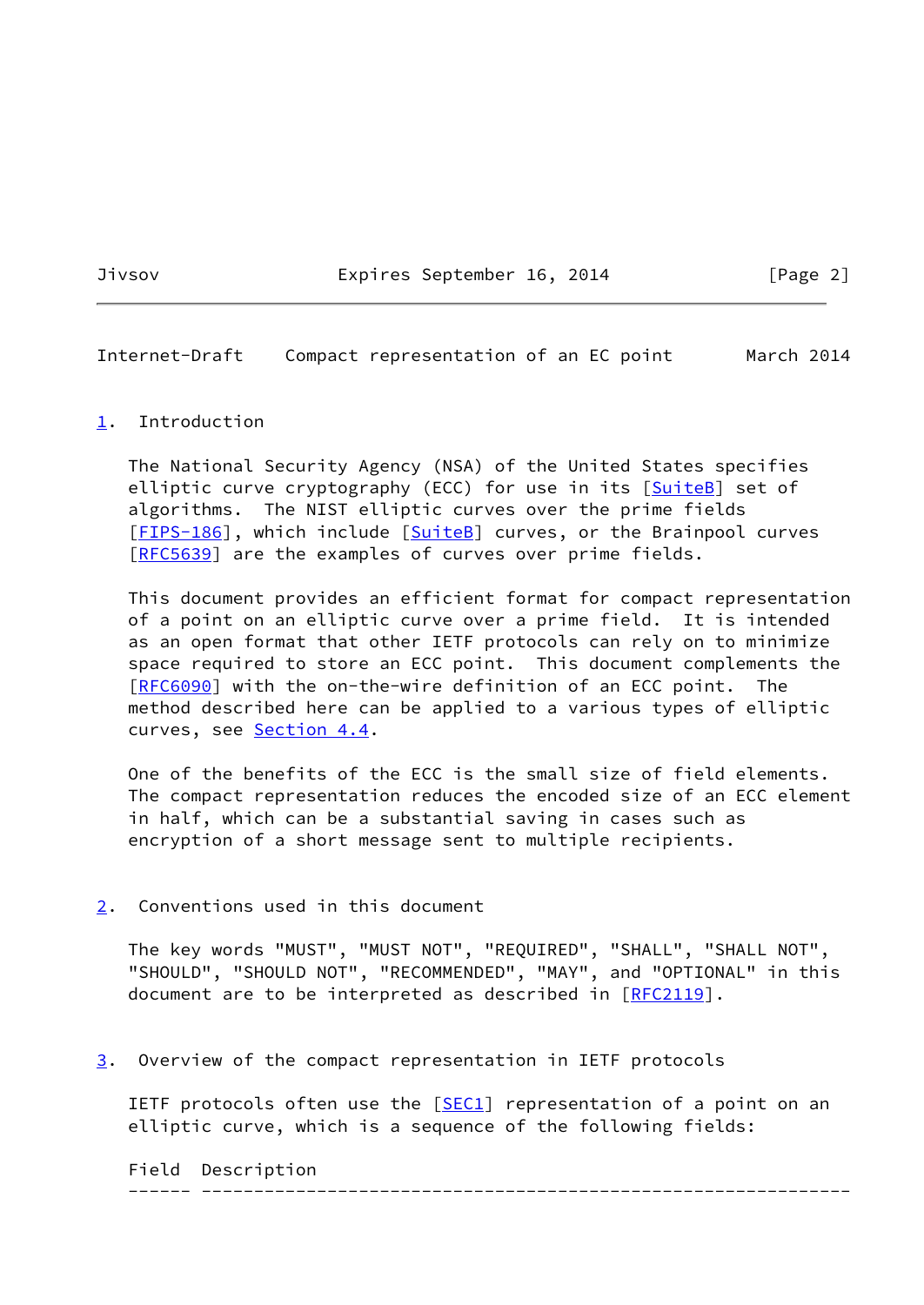- B0 {02, 03, 04}, where 02 or 03 represent a compressed point (x only), while 04 represents a complete point  $(x,y)$
- X x coordinate of a point
- Y y coordinate of a point, optional (present only for B0=04)

### SEC1 point representation

The [\[SEC1](#page-14-3)] is an example of a general-purpose elliptic curve point compression. The idea behind these methods is the following:

o For the given point  $P=(x,y)$  the y coordinate can be derived from x by solving the corresponding elliptic curve equation.

| Jivsov |  | Expires September 16, 2014 |  |  | [Page 3] |  |  |
|--------|--|----------------------------|--|--|----------|--|--|
|--------|--|----------------------------|--|--|----------|--|--|

<span id="page-3-1"></span>Internet-Draft Compact representation of an EC point March 2014

- o There are two possible y coordinates for any x of a given P
- o The either of the two possibilities for y is encoded in some way in the compressed representation

There are a few undesirable properties of the above representation:

- o The requirement to store one bit to identify the 'y' means that the whole byte is required.
- o For most well-known elliptic curves the extra byte removes the power of two alignment for the encoded point.
- o The requirement for the balanced security calls for the ECC curve size to be equal the hash output size, yet the storage length of the ECC point is equal to the hash output size  $+1$ .
- o The encoded point is not a multi-precision integer, but a structured sequence of bytes. For example, special wording is required to define the encoding of the [[FIPS-186\]](#page-13-4) P-521 to clarify how odd number of bits for x and y, or a bit representing y, are packed into bytes.
- o Some protocols, such as ECDH, don't depend on the exact value of the y. It is unnecessary to track the precise point  $P=(x,y)$  in such protocols.
- <span id="page-3-0"></span> $\underline{4}$  $\underline{4}$  $\underline{4}$ . The definition of the compact representation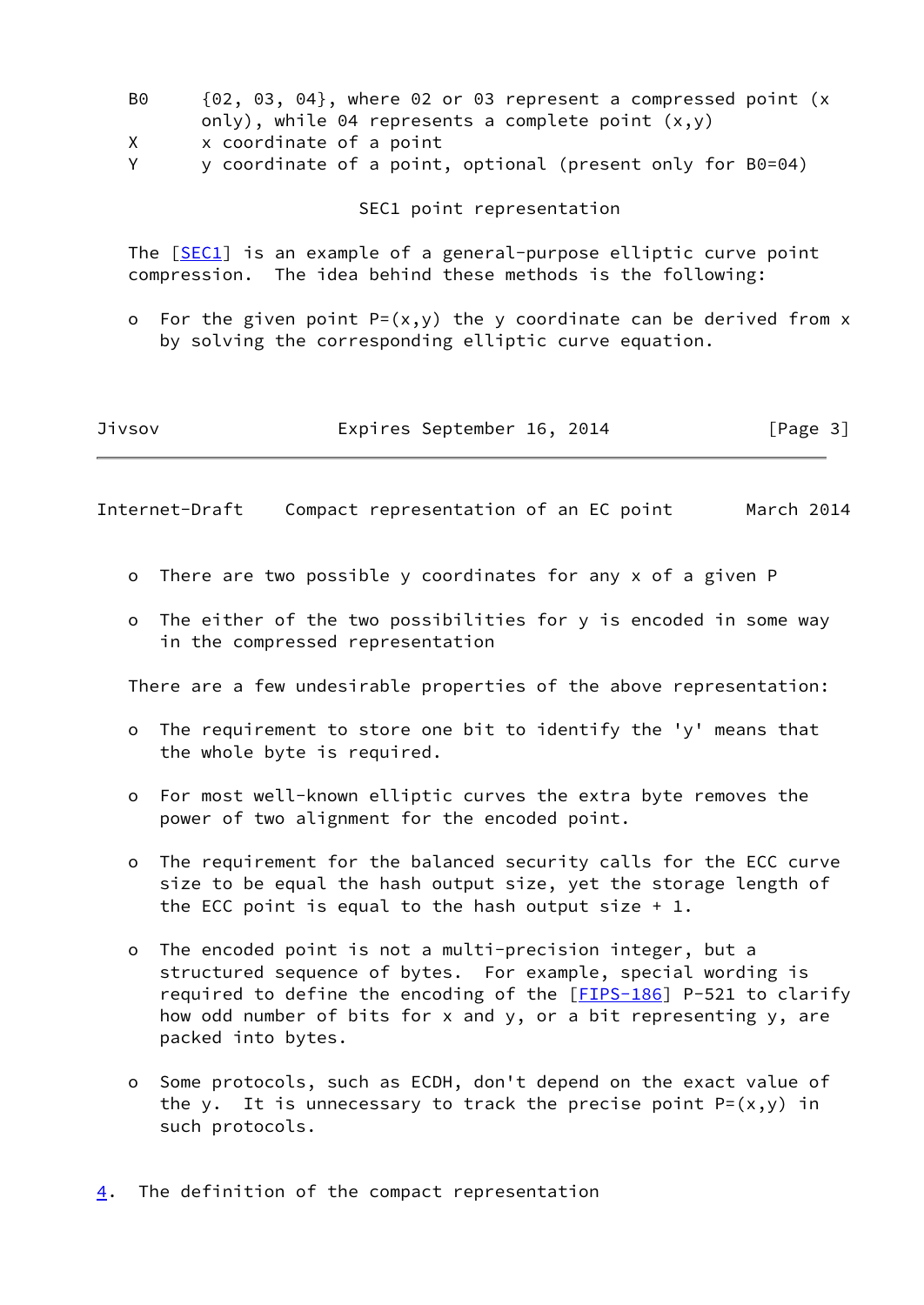This document is an improvement to the idea by [\[Miller](#page-14-4)] to not transmit the y coordinate of an ECC point in the elliptic curve Diffie-Hellman (ECDH) protocol. We will use the following notations for the ECC point Q and the features of the corresponding elliptic curve:  $Q = k \star G$ , where  $Q = (x,y)$  is the point on an elliptic curve (the canonical represenation)  $k - th$ e private key (a scalar) G - the elliptic curve generator point  $y^2 = C(x)$  is the appropriate Weierstrass equation linking x and y; for example,  $C(x) = x^3 + ax + b$  is used for the short

Jivsov Expires September 16, 2014 [Page 4]

<span id="page-4-1"></span>Internet-Draft Compact representation of an EC point March 2014

Weierstrass form

 p - the order of the underlying finite field to which x and y belong

 Ord - the order of the elliptic curve field, i.e. the number of points on the curve (  $Ord*G = 0$ , where 0 is the identity element )

 This document specify how Q is represented in the compact form. The integer operations considered in this document are performed modulo prime p and "(mod p)" is assumed in every formula with x and y.

 Every elliptic curve for prime p (more generally, for any underlying field that doesn't have characteristic 2) can be represented as  $y^2$  =  $C(x)$  with appropriate substitution, where  $C(x)$  is degree-3 polynomial in x.

 The steps to create and interpret the compact representation of a point are described next. A special key generation algorithm is needed to make them possible, defined later in **[Section 4.2](#page-5-0)**.

<span id="page-4-0"></span>[4.1](#page-4-0). Encoding and decoding of an elliptic curve point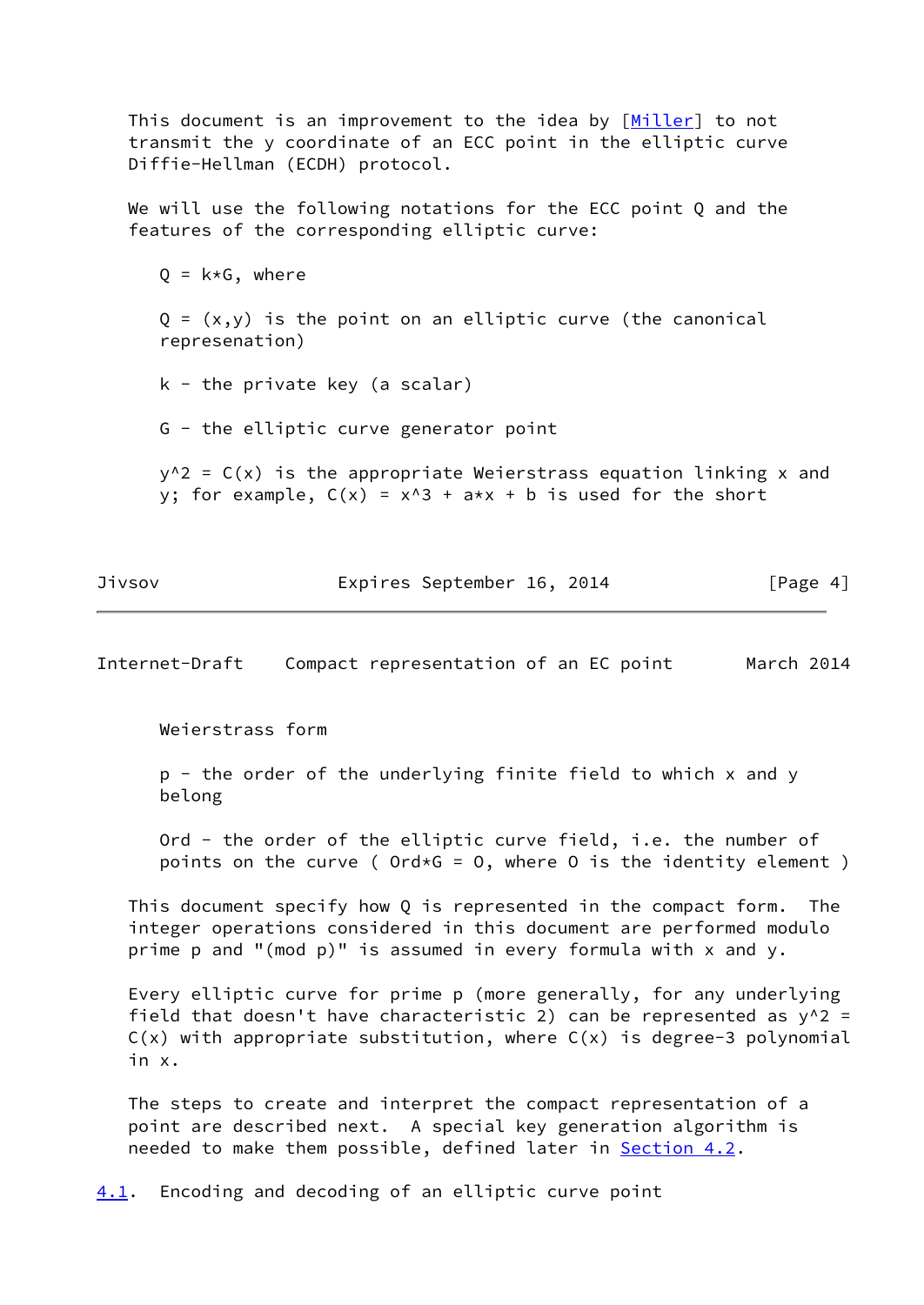Encoding: Given the canonical representation of  $Q=(x,y)$ , return the x as its compact representation.

- Decoding: Given the compact representation of Q, return canonical representation of  $Q=(x,y)$  as follows:
	- 1.  $y' = sqrt(C(x))$ , where  $y' > 0$
	- 2.  $y = min(y', p-y')$
	- 3.  $Q=(x,y)$  is the canonical representation of the point

 Recall that the x is an element in the underlying finite field, represented by an integer. Its precise encoding SHOULD be consistent with encoding of other multi-precision integers in the application, for example, it would be the same encoding as used for the r or s integer that is a part of the DSA signature and it is typically a sequence of big-endian bytes.

The efficient algorithm to recover y for [\[SuiteB](#page-14-2)] or the Brainpool curves [\[RFC5639](https://datatracker.ietf.org/doc/pdf/rfc5639)], among others, is given in [Section 4.3.](#page-8-1)

 $min(y, p-y)$  can be calculated with the help of the pre-calculated value  $p2=(p-1)/2$ . min(y,p-y) is y if y<=p2 and p-y otherwise.

| Jivsov |  | Expires September 16, 2014 |  |  | [Page 5] |  |  |
|--------|--|----------------------------|--|--|----------|--|--|
|--------|--|----------------------------|--|--|----------|--|--|

<span id="page-5-1"></span>Internet-Draft Compact representation of an EC point March 2014

 The efficient encoding and decoding algorithms are possible with the special key generation algorithm, defined next.

<span id="page-5-0"></span>[4.2](#page-5-0). The algorithms to generate a key pair

 This document specifies two algorithms, called the "black box" and the "deterministic" key generation algorithms, to generate a key pair  ${k, Q=k*G=(x,y)}$ , where k is the private key and  $Q=(x,y)$  is the public key. A key pair generated according to the requirements in this section is called a compliant key pair, and the public key of such a key pair -- a compliant public key. A compliant public key  $Q=(x,y)$  allows compact representation as x, as defined in [Section 4.1](#page-4-0).

Both key generation algorithms can be built with any general purpose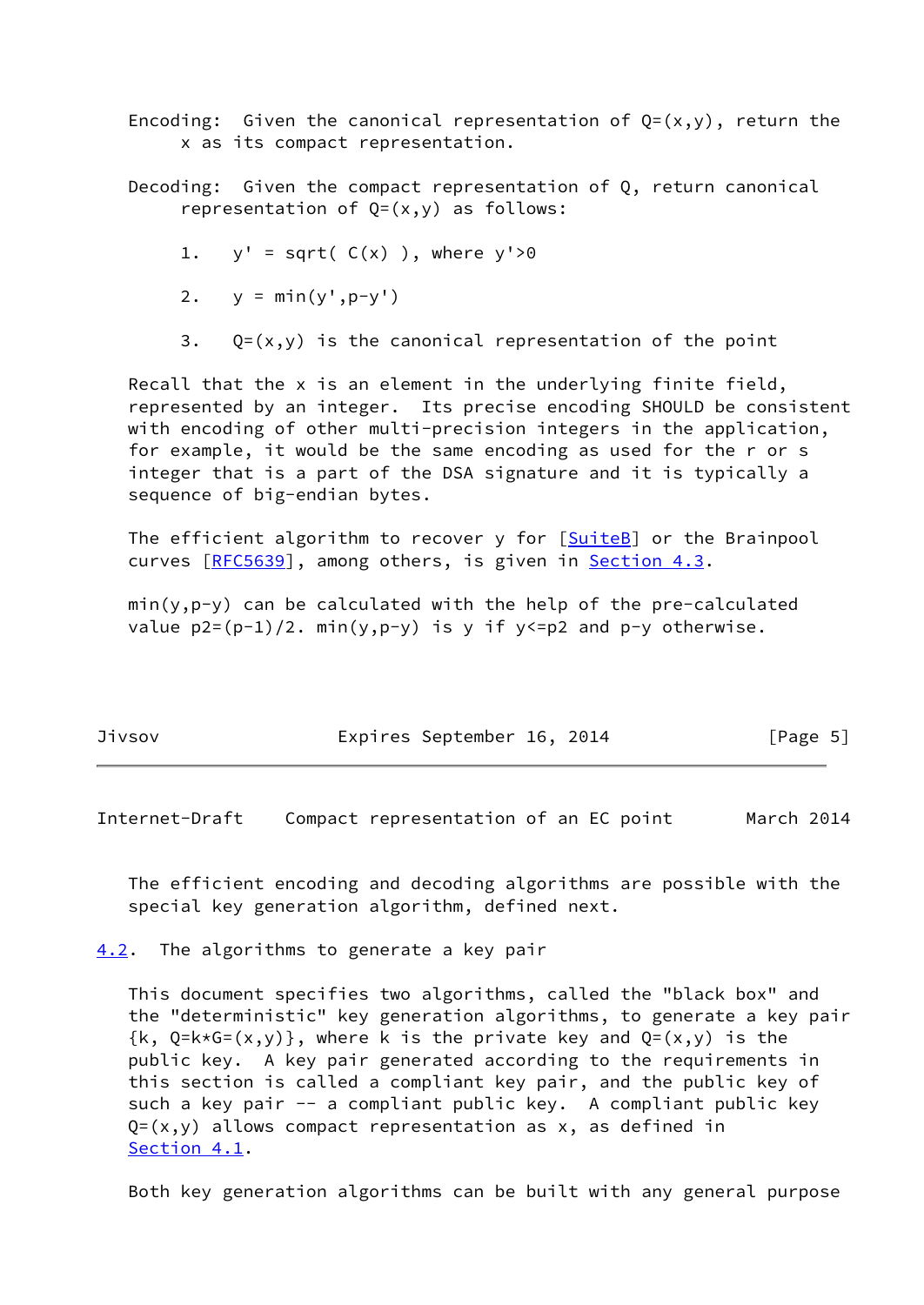key generation algorithm which would be needed in any ECC implementation that generates keys, regardless of the support for any method defined in this document. Such a general purpose key generation algorithm is referred in this section as "KG".

 The black box algorithm works in scenarios when the KG doesn't allow any adjustments to the private key. The disadvantage of this algorithm is that multiple KGs may be needed to generate a single key pair  $\{k, Q\}$ . The deterministic algorithm is similar, except that it is allowed to perform a simple and fast modification to the private key after the KG. The advantage of the second algorithm is performance, in particular, the guarantee that only a single KG is needed.

<span id="page-6-0"></span>[4.2.1](#page-6-0). The black box key generation algorithm

The following algorithm calculates a key pair  $\{k, Q=k*G=(x,y)\}\,$ , where k is the private key and  $Q=(x,y)$  is the public key.

Black box generation:

- 1. Generate a key pair  $\{k, Q=k*G=(x,y)\}\$  with KG
- 2. if(  $y := min(y, p-y)$  ) goto step 1
- 3. output  $\{k, Q=(x,y)\}$  as a key pair

 Note that the step 1 is a general purpose key generation algorithm, such as an algorithm compliant with [\[NIST-SP800-133](#page-14-5)]. Step 1 assumes neither changes to existing key generation methods nor access to the private key in clear.

The expected number of iterations in the loop in the above algorithm

| - -<br>Jivsov |  | Expires September 16, 2014 |  |  | [Page 6] |  |  |
|---------------|--|----------------------------|--|--|----------|--|--|
|---------------|--|----------------------------|--|--|----------|--|--|

<span id="page-6-2"></span>Internet-Draft Compact representation of an EC point March 2014

is 2. The step 2 is not needed for the ECDH keys.

<span id="page-6-1"></span>[4.2.2](#page-6-1). The deterministic key generation algorithm

The following algorithm calculates a key pair  $\{k, Q=k*G=(x,y)\}\$ , where k is the private key and  $Q=(x,y)$  is the public key.

Deterministic generation: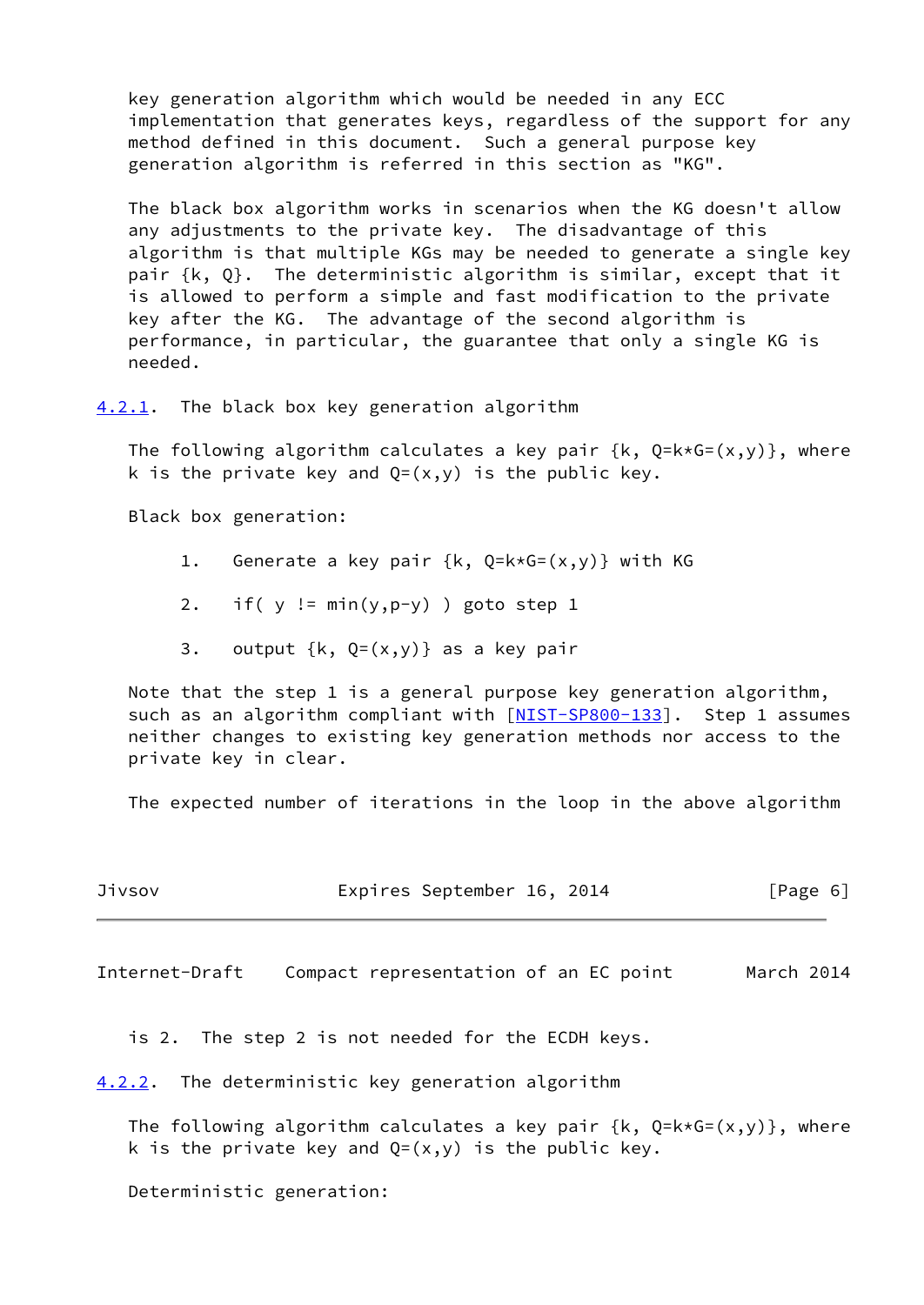- 1. Generate a key pair  $\{k, Q=k*G=(x,y)\}$  with KG
- 2. if(  $y := min(y, p-y)$  )  $k = 0$ rd k;  $y = p y$
- 3. output  $\{k, Q=(x,y)\}$  as a key pair

The step 2 is not needed for the ECDH keys.

<span id="page-7-0"></span>[4.2.3](#page-7-0). The key generation algorithm for the sum of points

In some protocols a participant must produce a point  $Q$ , such that  $Q =$  S + P. Q is to be shared with other participants. In this equation S is some known point and P is a point for the key pair  $\{k,$  $P=k*G=(x1,y1)$ } that the participant generates internally, but never makes available to other participants of the protocol. The Q must be compliant, while there is no such requirement for P. The following algorithm is a generalization of the previous two algorithms to produce a compliant Q.

 It's easy to observe that the black box algorithm in section [Section 4.2.1](#page-6-0) is easily adopted to this case. All that's needed is to continue to generate a new P so that the Q (not P) is compliant.

 A more efficient version of this algorithm that only requires one KG is described next. This algorithm expects that the participant generates a delta key pair {d, D=d\*G} and caches it for a certain period of time to ammortize the cost of generation of {d, D}. For example, {d, D} might be generated once during the process start-up and is kept in memory until the process is terminated. This allows the same {d, D} to be used with many protocol runs. In this case the formula is  $Q = S + (P + t*D)$ , which means that the P is adjusted with t additions of D until the point Q is a compliant point. The expected value of t is 1.

Before the first protocol run:

1. Obtain the point S

Jivsov **Expires September 16, 2014** [Page 7]

<span id="page-7-1"></span>Internet-Draft Compact representation of an EC point March 2014

2. Generate a delta key pair {d, D=d\*G} with KG; save it so it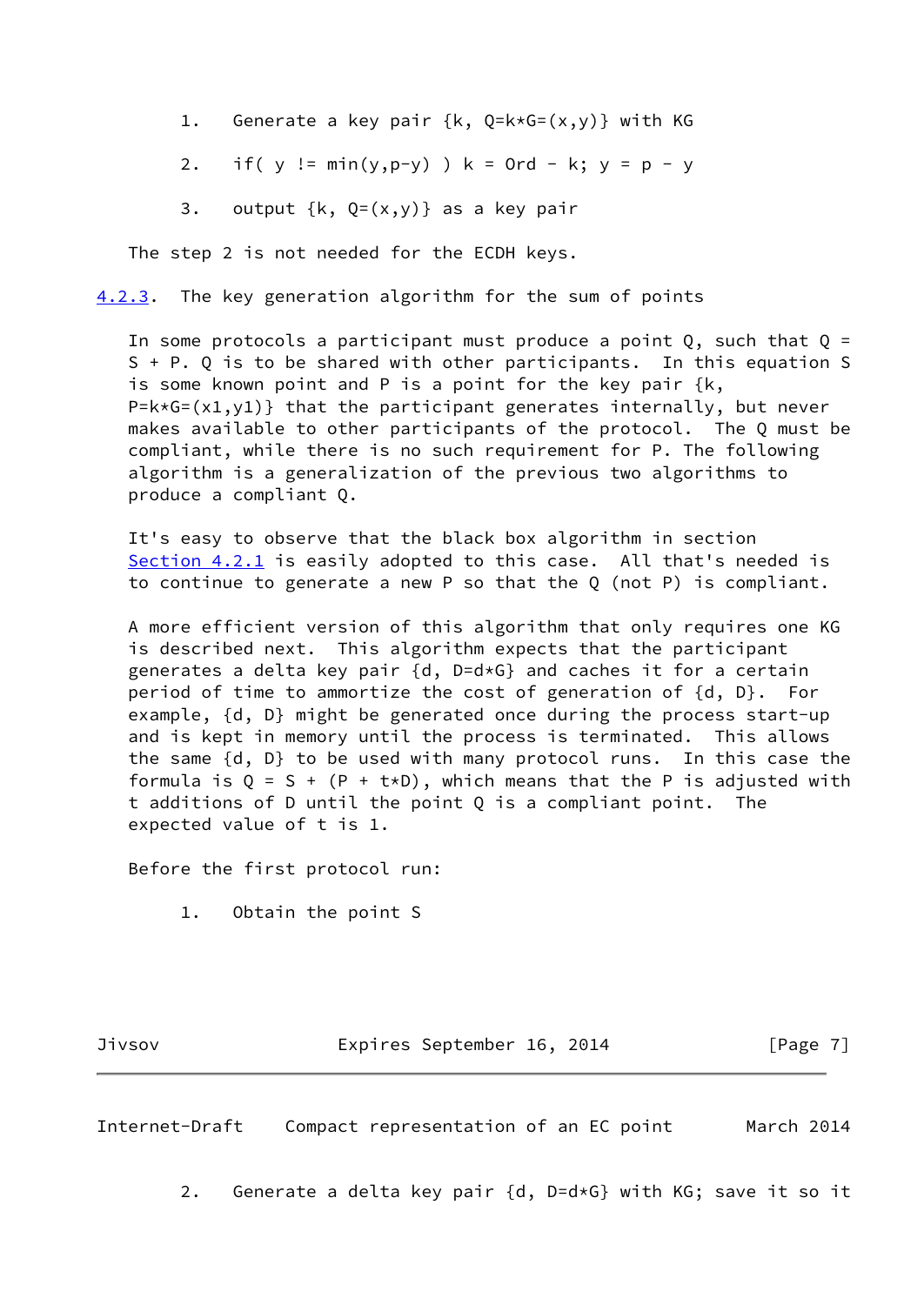## can be used in subsequent protocol runs

Generation:

- 1. Generate an internal key pair  $\{k, P=k*G=(x1,y1)\}$  with KG
- 2. Calculate Q=(x,y)=P+S
- 3. Until (  $y == min(y, p-y)$  ) do  ${Q += D; k += d;}$
- 4. Output  $\{k, P\}$ ,  $Q=(x,y)$ , where Q is a compliant point and {k, P} is a corresponding to Q internal key pair

<span id="page-8-0"></span>[4.2.4](#page-8-0). The key generation algorithm for the multiples

In some protocols a participant must produce a point  $Q$ , such that  $Q =$  k1\*k2\*...\*kn\*P. Q is to be shared with other participants. In this equation P is a point for the key pair  $\{k, P=k*G\}$  that the participant generates internally, but never makes available to other participants of the protocol. The Q must be compliant, while there is no such requirement for P.

 It's easy to observe that the black box algorithm in section [Section 4.2.1](#page-6-0) is easily adopted to this case. All that's needed is to continue to generate a new P so that the Q (not P) is compliant.

 However, there is a deterministic algorithm with a single KG, based on the algorithm in section  $Section 4.2.2$ . Q can be rewritten as Q =  $k1*k2*...*kn*k*G = k*(k1*k2*...*kn)G = k * S.$  The algorithm in section [Section 4.2.2](#page-6-1) is used as is, except the G is replaced with S, so that Q=k\*G is interpreted as Q=k\*S.

<span id="page-8-1"></span>[4.3](#page-8-1). The efficient square root algorithm for p=4\*k+3

When p mod  $4 = 3$ , as is the case of [\[SuiteB](#page-14-2)] and the Brainpool curves [\[RFC5639](https://datatracker.ietf.org/doc/pdf/rfc5639)], there is an efficient square root algorithm to recover the y, as follows:

Given the compact representation of Q as x,

$$
y2 = C(x)
$$

$$
y' = y2^((p+1)/4)
$$

$$
y = \min(y', p-y')
$$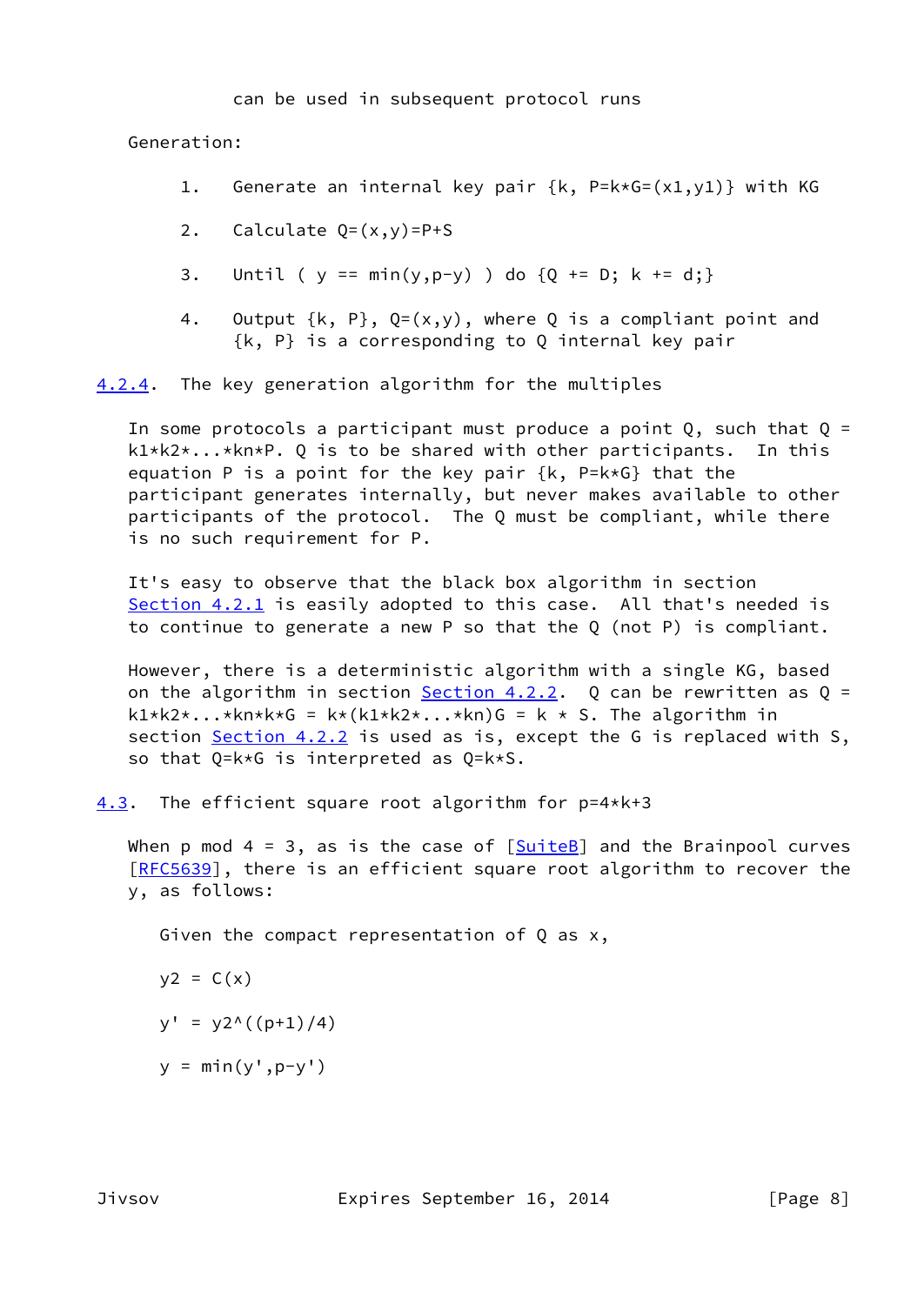<span id="page-9-1"></span>Internet-Draft Compact representation of an EC point March 2014

 $Q=(x,y)$  is the canonical representation of the point

See [\[Lehmer](#page-13-5)] for details.

<span id="page-9-0"></span>[4.4](#page-9-0). General applicability

 The method described in this document should work for any elliptic curve over the prime fields provided that the canonical repsentation of the point is in affine coordinates. For the given x there are two solutions to the equation  $y^2 = C(x)$ ; the method described here selects the smallest y; this corresponds to the private keys k or Ord-k.

 The extension of the method described above is straightforward. Note that the fundamental technique described above relies on the relationship between  $\{k, 0rd-k\}$  and  $\{Q, -Q\}$ . -Q refers to the explicit affine negation formula. The transition between  $Q$ ,  $-Q$  and  $k$ , Ord- $k$  is exceptionally fast. In general, the appropriate affine point negation formula changes the coordinate that we will omit in the compact representation (this is typically the y coordinate). The code that recovers the omitted coordinate assumes that it is the smallest possible coordinate y, such that  $y^2 = C(x)$ . This assumption is assured by the selection of the corresponding  $\{k,$ Ord-k}. This will be clear from the following examples.

 Many definitions of elliptic curve are known and the list may keep keep growing. [\[EFD](#page-13-6)] specifies the affine point negation formula for various curves. Here are a few possibilities for  $-Q$ , where  $Q =$  $(x,y)$ :

| Formula   | Method                                                                                                                                         | Synopsis                                             |
|-----------|------------------------------------------------------------------------------------------------------------------------------------------------|------------------------------------------------------|
| $(x, -y)$ | Use step-by-step instructions in this<br>specification                                                                                         | $y = min(y, p-y)$                                    |
| $(-x, y)$ | Edwards curves. Given that the curve<br>definition is symmetric for $x$ and $y$ , rename<br>x and y in the description of the above<br>methods | $x = min(x, p-x);$<br>y is compact<br>representation |
| (y, x)    | This specification, except change the<br>formula for negation to "exchange x with y"                                                           | $y = min(x,y)$                                       |
|           | $(x/y, 1/y)$ This specification, except change the<br>formula for negation to use division by y                                                | $V =$<br>$min(y, 1/y)$ ,<br>$x = x/y$                |

Affine negation methods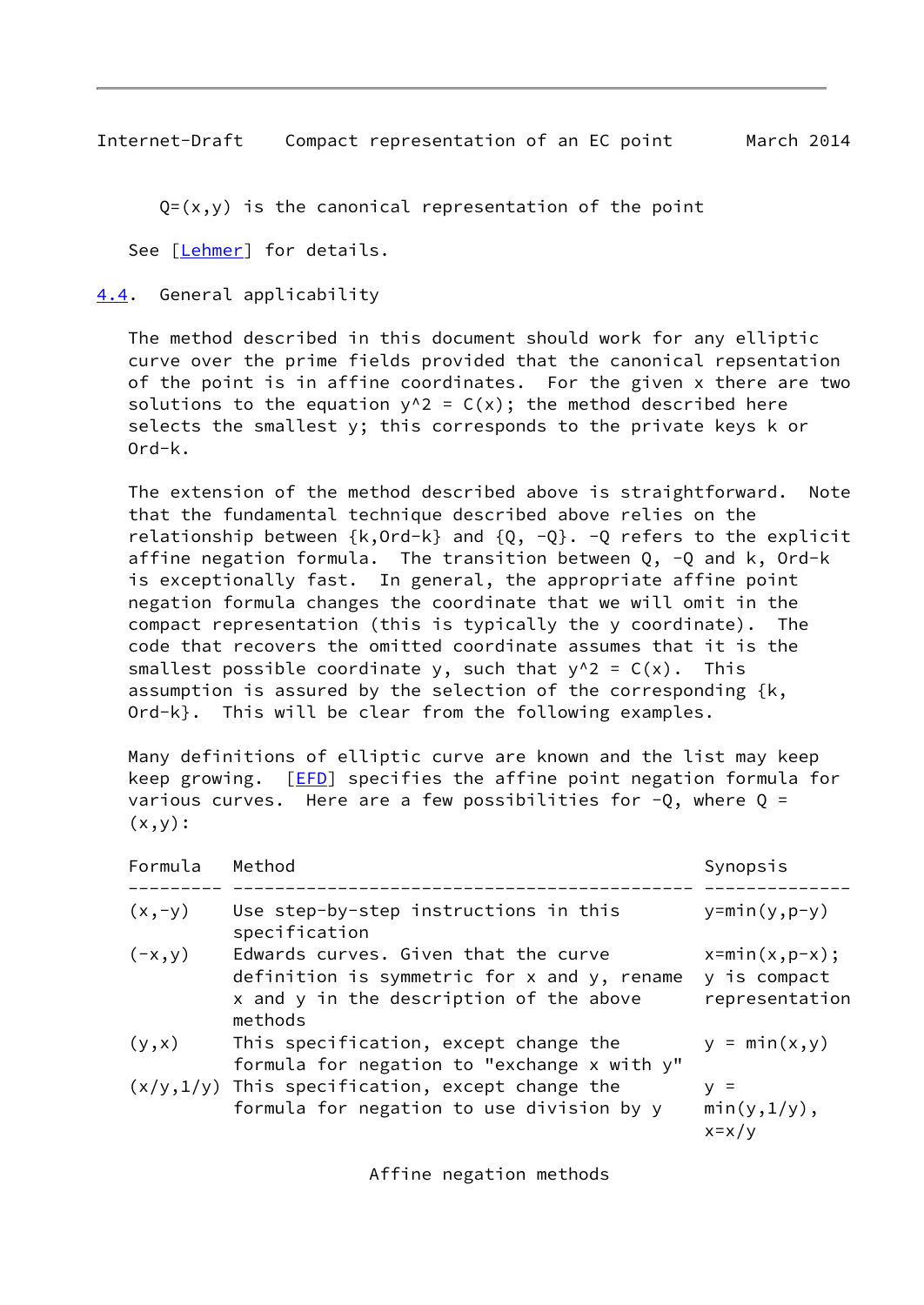Jivsov **Expires September 16, 2014** [Page 9]

<span id="page-10-1"></span>Internet-Draft Compact representation of an EC point March 2014

## <span id="page-10-0"></span>[5](#page-10-0). Interoperability considerations

 The compact representation described in this document allows two phase introduction.

First, key pairs must be generated as defined in **Section 4.2** to allow compact representation. No accompanied changes are needed elsewhere to use these keys. This allows safe deployment of the new key generation, which, in turn, allows encoding and decoding of compact representation, possibly at a later time.

 Finally, the encoding of public keys in the new compact representation format can be enabled after there is confidence in the universal support of new compact representation. This event would not need to change any private key material, only public key representation.

The above two phases can be implemented at once for new formats.

Most ECC cryptographic protocols, such as ECDSA [\[FIPS-186](#page-13-4)], are intended to work with persistently stored public keys that are generated as fresh key pairs, as opposed to some derivation function that transforms an ECC point. The algorithm described in [Section 4.2](#page-5-0) is possible in all these cases. Furthermore, a typical instantiation of the ECDH protocol, such as ECDH specified in [\[NIST-SP800-56A](#page-14-6)], makes any ECC key used in a DH key key agreement automatically compliant for the purpose of this specification ( as noted in the [Section 4.2](#page-5-0) ). The algorithm in [Section 4.2](#page-5-0) will even work for secure devices that never reveal the private key, such as smartcards or Hardware Security Modules. A public key that is generated according to the [Section 4.2](#page-5-0) can be used without limitations in existing protocols that use ECC points encoded in other ways, such as [\[SEC1](#page-14-3)], with compression or not, with the added advantage that the keys generated according to the method in [Section 4.2](#page-5-0) will allow the [Section 4.1](#page-4-0) encoding.

<span id="page-10-2"></span>[6](#page-10-2). Acknowledgements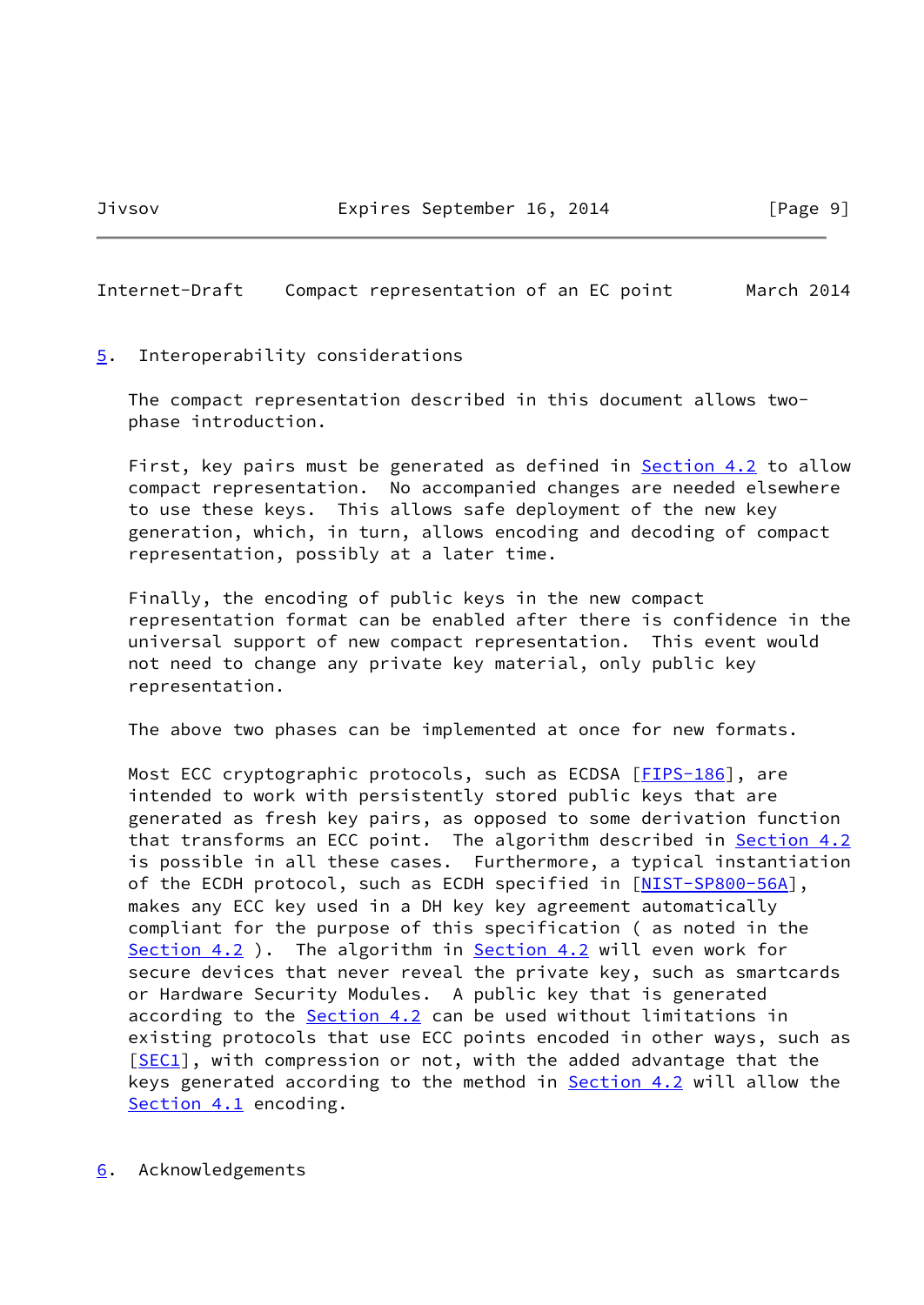The methods described in this document eliminates one bit that is tranditionally needed to identify either of the two y coordinates. [\[FPE](#page-13-7)] is the earliest reference about such an approach to compact representation in the prime underlying finite field that the author is aware of, viewed in that work in the context of the format preserving encryption.

Jivsov **Expires September 16, 2014** [Page 10]

<span id="page-11-1"></span>Internet-Draft Compact representation of an EC point March 2014

<span id="page-11-0"></span>[7](#page-11-0). IANA Considerations

 This document defines a low-level format that may be suitable for a wide range of applications. However, it is responsibility of the application that adopts this format to define the IDs that will enable the ECC compact point representation in that application.

 A new ID may not be always necessary. For example, an application that currently allows the [[SEC1\]](#page-14-3) encoding may allow the compact representation defined in this document as an extension to the  $[SEC1]$  $[SEC1]$ as follows. Consider the encoding of a compressed [[FIPS-186\]](#page-13-4) P-256 point, for example. The [\[SEC1](#page-14-3)] compressed representation of a P-256 point will always occupy exactly 33 bytes. On the other hand, the compact representation defined in this document will never exceed 32 bytes (it may occupy fewer that 32 bytes when the most significant byte has happened to be zero). This size will allow reliable discrimination between two encoding formats.

<span id="page-11-2"></span>[8](#page-11-2). Security Considerations

The key pair generation process in **[Section 4.2](#page-5-0)** excludes exactly half of the points on the elliptic curve. What is left is the subset of points suitable for compact representation. The filtering of points is based on a public criteria that are applied to the public output of the ECC one-way function.

 The set of Ord points on the elliptic curve can be subdivided as follows. First, remove the point O, which leaves Ord-1 points. Of these points there are exactly  $(Ord-1)/2$  points that have unique x coordinate. This document specifies a method to form the (Ord-1)/2 of points, each having a unique x coordinate. These points are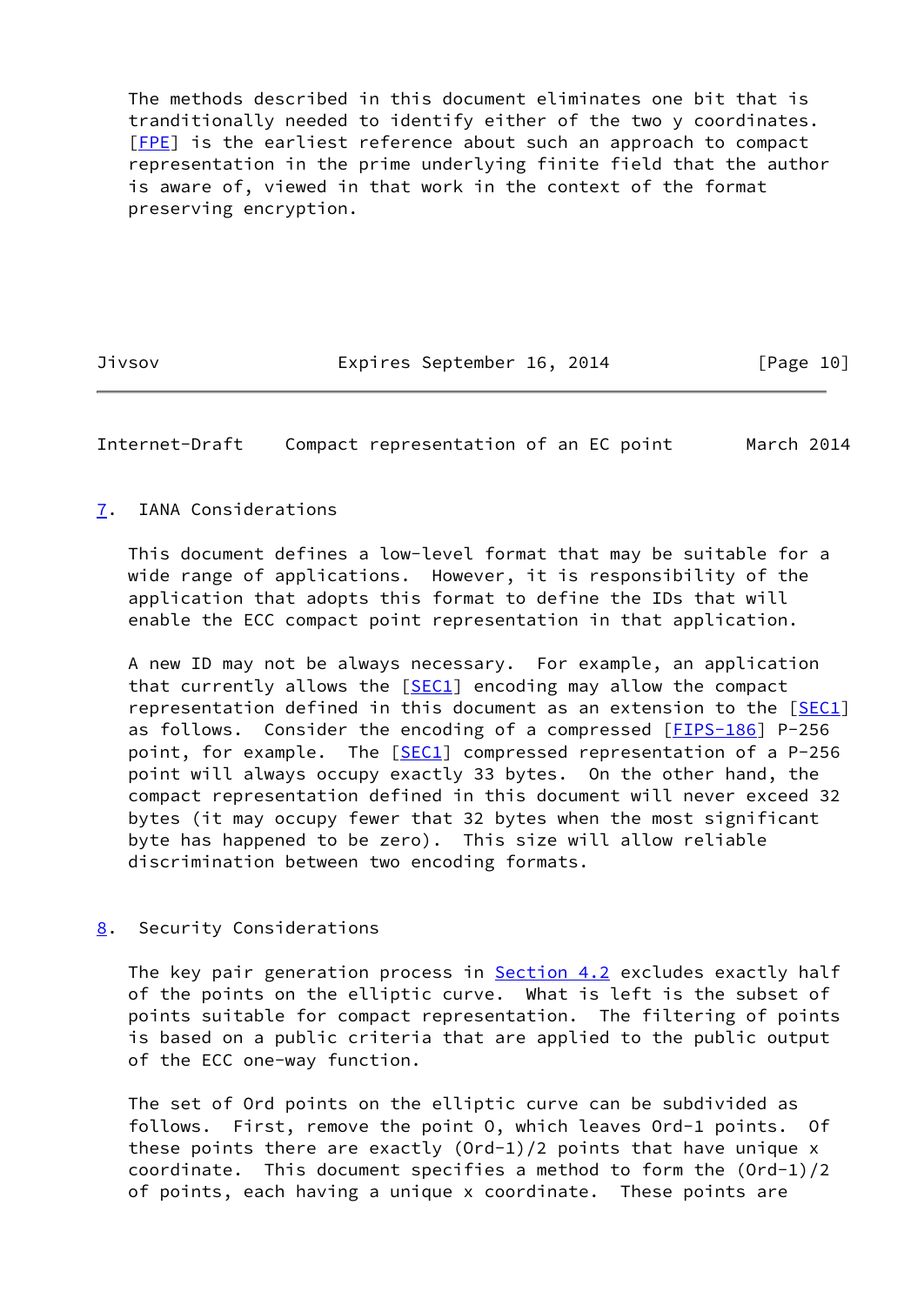called compliant public keys in [Section 4.2](#page-5-0).

For any two public keys  $P=(x,y)$  and  $P=(x,y')$  there is up to one bit of entropy in y' v.s. y and this information is public. This bit of entropy doesn't contribute to the difficulty of the underlying hard problem of the ECC: the elliptic curve discrete logarithm problem (ECDLP).

 It will be shown next that breaking the ECDLP with a key generated according to [Section 4.2](#page-5-0) is not easier than breaking the ECDLP with a key obtained through a standard key generation algorithm, referred to as the KG algorithm in the [Section 4.2](#page-5-0).

 Let us assume that there is an algorithm A that solves the ECDLP for the KG. The algorithm A can be transformed into the algorithm A' as follows.

Jivsov Expires September 16, 2014 [Page 11]

<span id="page-12-0"></span>Internet-Draft Compact representation of an EC point March 2014

- o If  $P=(x,y)$  is a compliant public key, the ECDLP is solved with A for the point  $(x,y)$ : the result is k, such that  $k*G=(x,y)$
- o If  $P=(x,y)$  is not a compliant public key, the ECDLP is solved with A for the point  $(x, p-y)$ ; assuming the output produced by A is k, the output produced by A' is set to  $(Ord-k)$ . Note that  $(Ord-k)*G$  $= (x,y)$ , which means that the output of A' is the correct solution.

 A' is equivalent to A. The complexity of one additional substraction in the prime field is negligible even to the complexity of a single elliptic curve addition. Observe that A' works for all public keys by performing the actual work only on compliant public keys.

 If we now consider only the compliant public keys, which cuts the number of points in half, we observe that the ECDLP solving algorithm A' doesn't get to break fewer public keys. This concludes the proof.

 The same result can be observed based on the details of the current state of the art attacks on the ECDLP. These attacks use Pollard's rho algorithm, which uses the collision search in the sequence(s) of generated points with the goal to produce the points  $PI=(x1,y1)$  and  $P2=(x2,y2)$ , such that  $x1=x2$  and  $y1=y2$ . The match in the x coordinate is the sufficient event for the successful attack. After this event has occurred, the sequence(s) that led to x1=x2 collision can be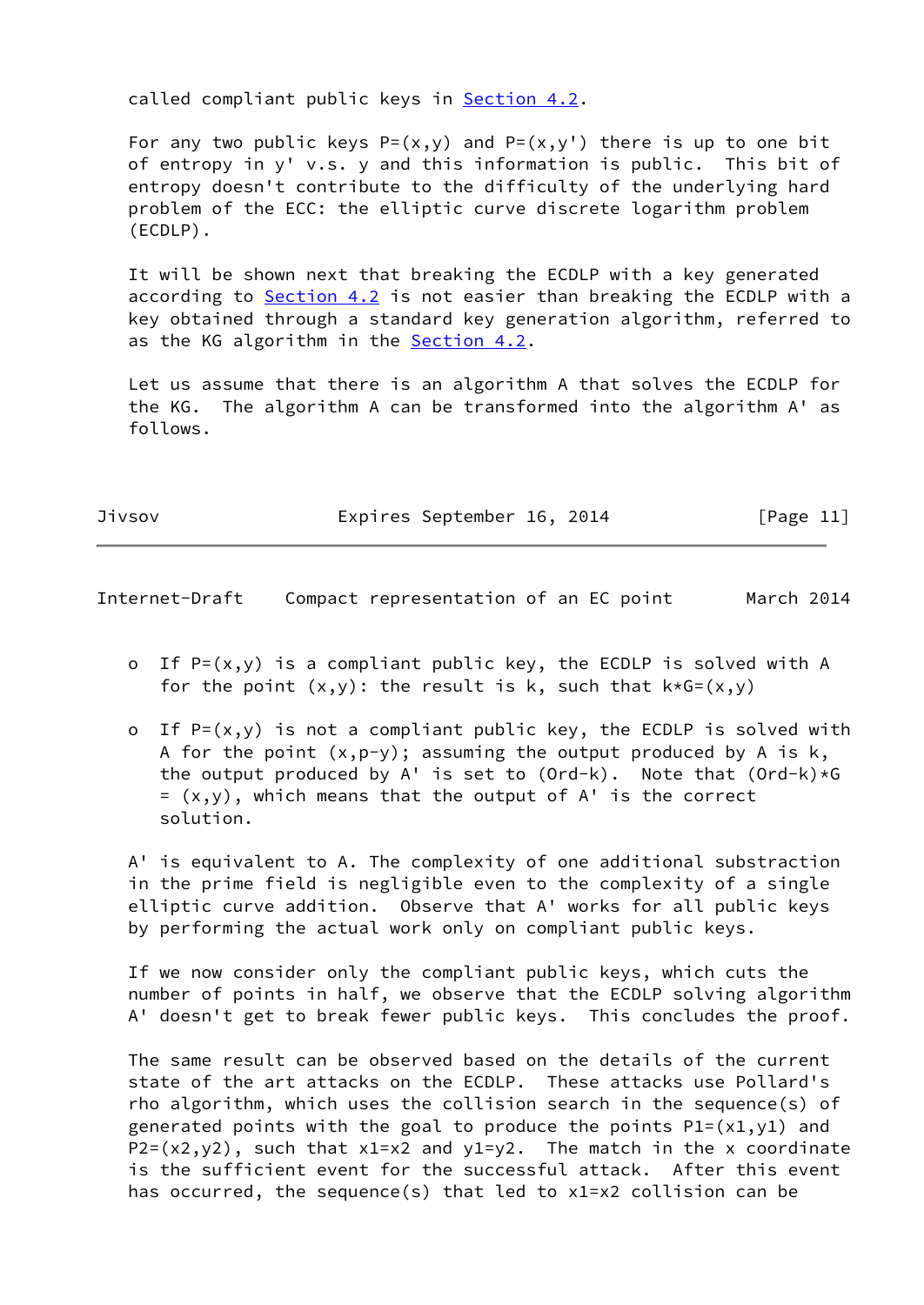adjusted in a constant number of steps to ensure that  $y1=y2$ , if this is not already the case. Furthermore, collision search requires the storage of candidates for the collision. It's wasteful to store  $(x,y)$  v.s. storing x and only calculating y when the collision in x is detected. Thus, the ECDLP attack does not benefit from the unpredictability of the y.

 Finally, note that a common design feature of an ECDH-based system is not to depend on the y coordinate, such as the one defined in the [\[NIST-SP800-56A](#page-14-6)]. Thus, the security of the system is unaffected if we fix either of the two possibilities for the point with the given x coordinate.

- <span id="page-13-0"></span>[9](#page-13-0). References
- <span id="page-13-1"></span>[9.1](#page-13-1). Normative References

 [RFC2119] Bradner, S., "Key words for use in RFCs to Indicate Requirement Levels", [BCP 14](https://datatracker.ietf.org/doc/pdf/bcp14), [RFC 2119](https://datatracker.ietf.org/doc/pdf/rfc2119), March 1997.

Jivsov Expires September 16, 2014 [Page 12]

<span id="page-13-3"></span>Internet-Draft Compact representation of an EC point March 2014

## <span id="page-13-2"></span>[9.2](#page-13-2). Informative References

- <span id="page-13-6"></span> [EFD] Bernstein, D. and T. Lange, "Genus-1 curves over large characteristic fields", 2014, <[http://www.hyperelliptic.org/EFD/index.html>](http://www.hyperelliptic.org/EFD/index.html).
- <span id="page-13-4"></span>[FIPS-186]

 National Institute of Standards and Technology, "Digital Signature Standard (DSS)", FIPS 186-3, June 2009, <<http://csrc.nist.gov/publications/PubsSPs.html>>.

- <span id="page-13-7"></span> [FPE] Rogaway, P. and J. Black, "Ciphers with arbitrary finite domains.", Proceedings Topics in Cryptology CT-RSA. Springer Berlin Heidelberg, 2002, <[http://www.cs.ucdavis.edu/~rogaway/papers/subset.pdf>](http://www.cs.ucdavis.edu/~rogaway/papers/subset.pdf).
- <span id="page-13-5"></span>[Lehmer] Lehmer, D., "Computer technology applied to the theory of numbers", 1969.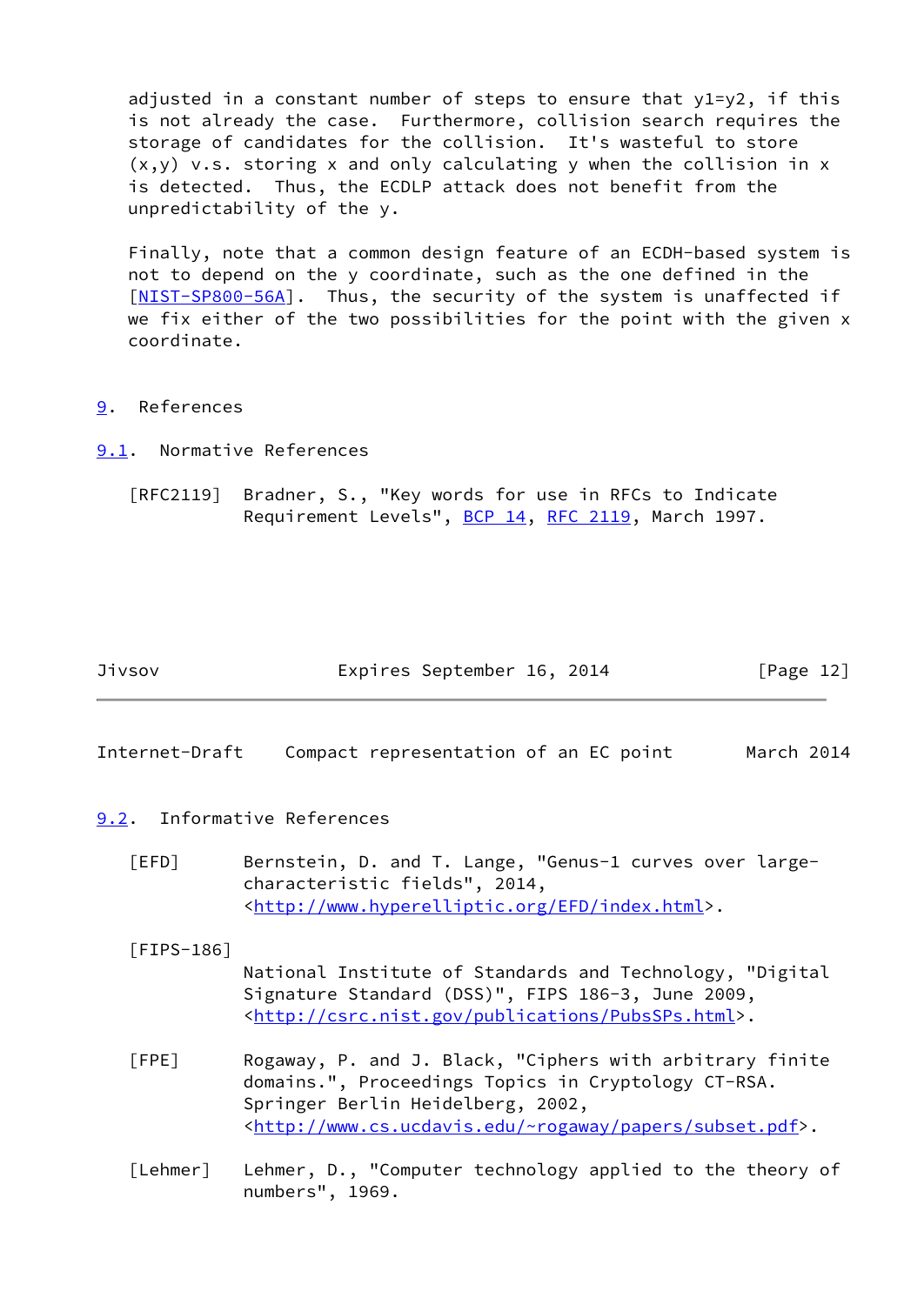<span id="page-14-4"></span> [Miller] Miller, V., "Use of elliptic curves in cryptography", Proceedings Lecture notes in computer sciences; 218 on Advances in cryptology -- CRYPTO 85, June 1986.

<span id="page-14-5"></span> [NIST-SP800-133] National Institute of Standards and Technology, "Recommendation for Cryptographic Key Generation", SP 800- 133, November 2012, <<http://csrc.nist.gov/publications/PubsSPs.html>>.

<span id="page-14-6"></span> [NIST-SP800-56A] National Institute of Standards and Technology, "Recommendation for Pair-Wise Key Establishment Schemes Using Discrete Logarithm Cryptography", SP 800-56A Revision 1, March 2007, <<http://csrc.nist.gov/publications/PubsSPs.html>>.

- <span id="page-14-7"></span> [OpenSSL] Jivsov, A., "An enhancement to EC key generation to enable compact point representation", June 2013, <[http://rt.openssl.org/Ticket/History.html?id=3069>](http://rt.openssl.org/Ticket/History.html?id=3069).
- [RFC5639] Lochter, M. and J. Merkle, "Elliptic Curve Cryptography (ECC) Brainpool Standard Curves and Curve Generation", [RFC 5639,](https://datatracker.ietf.org/doc/pdf/rfc5639) March 2010.
- [RFC6090] McGrew, D., Igoe, K., and M. Salter, "Fundamental Elliptic Curve Cryptography Algorithms", [RFC 6090,](https://datatracker.ietf.org/doc/pdf/rfc6090) February 2011.
- <span id="page-14-3"></span>[SEC1] STANDARDS FOR EFFICIENT CRYPTOGRAPHY, "SEC 1: Elliptic

| Jivsov | Expires September 16, 2014 |  | [Page 13] |  |
|--------|----------------------------|--|-----------|--|
|        |                            |  |           |  |

<span id="page-14-1"></span>Internet-Draft Compact representation of an EC point March 2014

 Curve Cryptography", September 2000, <www.secg.org/ collateral/sec1\_final.pdf>.

<span id="page-14-2"></span> [SuiteB] National Security Agency, "NSA Suite B Cryptography", March 2010, <[http://www.nsa.gov/ia/programs/suiteb\\_cryptography/>](http://www.nsa.gov/ia/programs/suiteb_cryptography/).

<span id="page-14-0"></span>[Appendix A.](#page-14-0) Sample code change to add compliant key generation to libgcrypt and openssl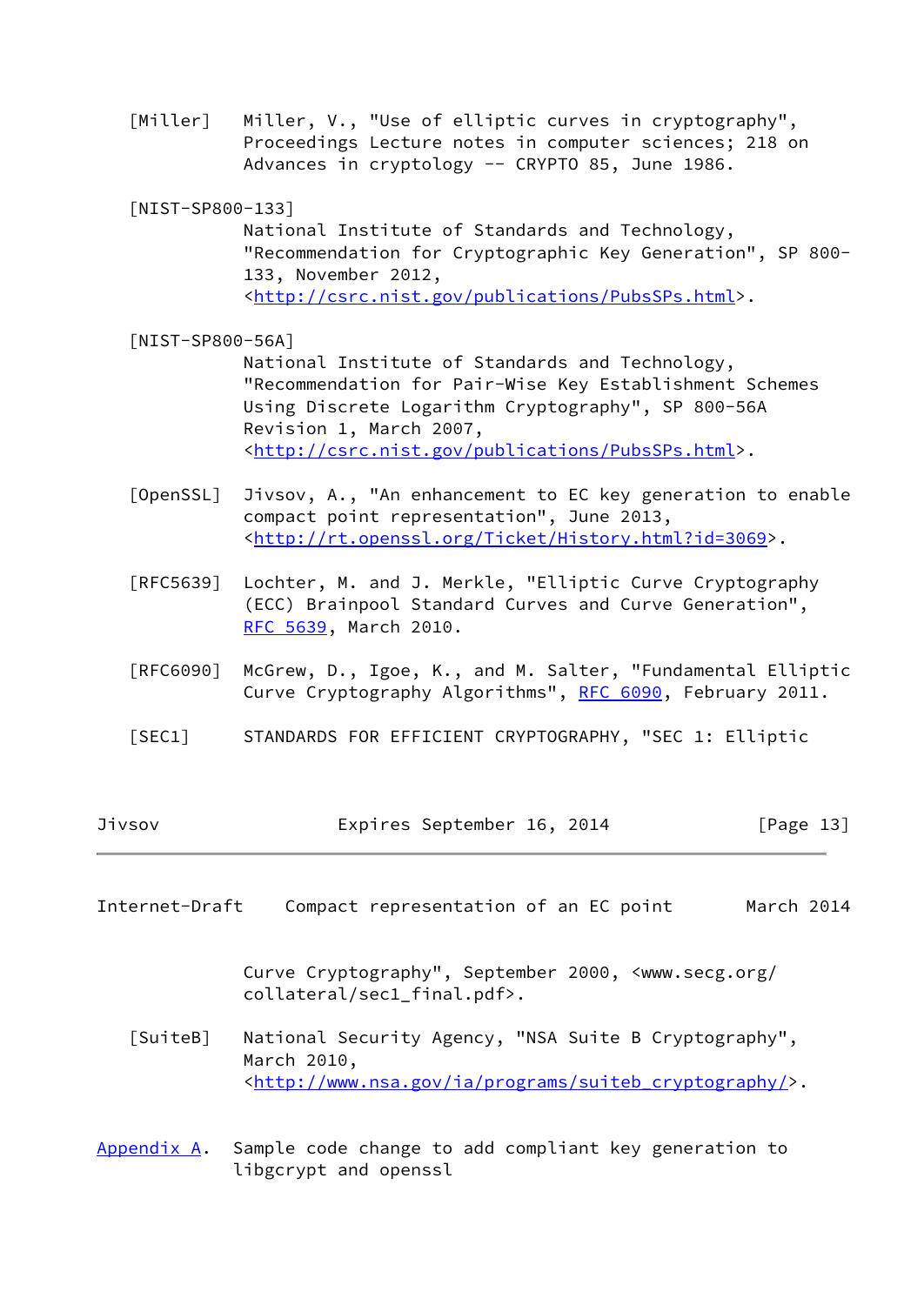The complete changes that were needed to make libgcrypt library generate a compliant key are shown inline in this section, followed by pending changes to OpenSSL.

```
A.1. libgcrypt changes
```
 In the following changes, the Q is the initial public key, G generator, and d is the corresponding private key. "-" prefix marks the two lines that were replaced with the lines starting with "+". Lines starting with "+" represent the code that adds compliant key generation to libgcrypt.

```
 @@ generate_key (ECC_secret_key *sk,
     unsigned int nbits,
     const char *name,
  point set (&sk->E.G, &E.G);
   sk->E.n = mpi_{copy} (E.n); point_init (&sk->Q);
  point_set (&sk->Q, &Q);
- sk->d = mpi_copy (d);
 +
+ /* We want the Q=(x,y) be a "compliant key" in terms of the
 + * http://tools.ietf.org/html/draft-jivsov-ecc-compact,
+ * which simply means that we choose either Q=(x,y) or -Q=(x,p-y)
+ * such that we end up with the min(y,p-y) as the y coordinate.
 + * Such a public key allows the most efficient compression: y can
 + * simply be dropped because we know that it's a minimum of
 + * the two possibilities without any loss of security.
 + */
 + {
 + gcry_mpi_t x, p_y, y;
 + const unsigned int nbits = mpi_get_nbits (E.p);
++ x = mpi_new (nbits);+ p y = mpi new (nbits);
 + y = mpi_new (nbits);
 +
```
Jivsov **Expires September 16, 2014** [Page 14]

```
Internet-Draft Compact representation of an EC point March 2014
   + if (_gcry_mpi_ec_get_affine (x, y, &Q, ctx))
   + log_fatal ("ecgen: Failed to get affine coordinates for Q\n");
   +
  + mpi_sub( p_y, E.p, y ); /* p_y = p_y / r
```